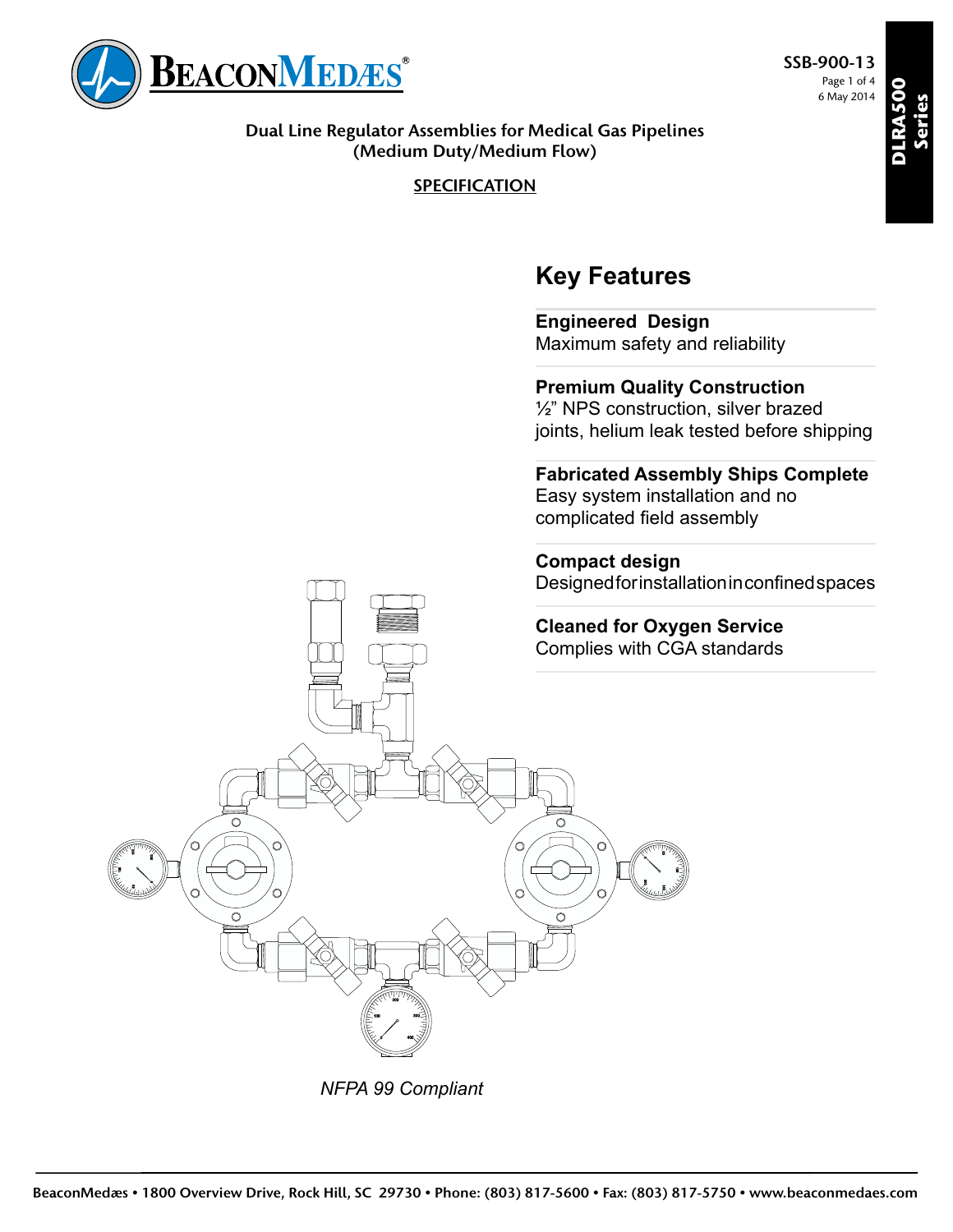

### **Description**

BeaconMedæs DLRA500 Series dual line regulator assemblies are designed for use in medical piping systems to meet NFPA 99 requirements. The dual line regulator assembly is intended for use with medical air, oxygen, nitrous oxide, nitrogen and carbon dioxide gases.

The inlet pressure gauge indicates the incoming pressure to the equipment. The two line regulators can be put in service alternatively or simultaneously. The four zero clearance ball valves allow for isolation of each line regulator (two valves per regulator). The pipeline is protected by a safety relief valve. The zero-clearance outlet fittings allow for easy installation or removal of the unit.

#### **Equipment Overview**



*Our policy is one of continuous research and development. We reserve the right to modify without notice the specifications given in this document.*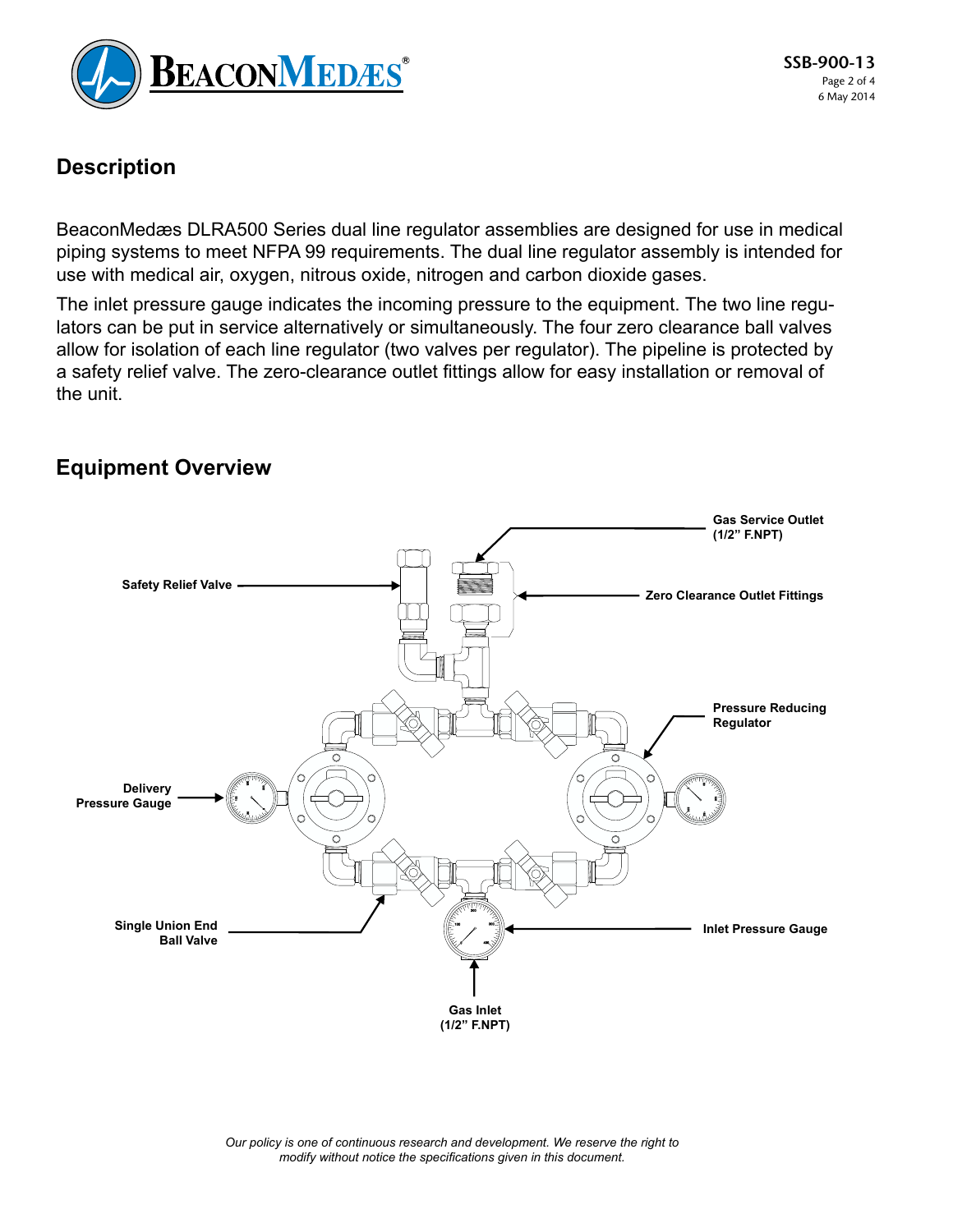

# **Specifications**

| Gas                           | Refer to part number matrix Relief Valve Pressure |                          | Refer to part number matrix |
|-------------------------------|---------------------------------------------------|--------------------------|-----------------------------|
| <b>Maximum Inlet Pressure</b> | <b>500 PSIG</b>                                   | <b>Inlet Connection</b>  | $\frac{1}{2}$ " F.NPT       |
| <b>Power Requirement</b>      | <b>None</b>                                       | <b>Outlet Connection</b> | $\frac{1}{2}$ " F.NPT       |
| <b>Flow</b>                   | $Cv = 2.9$                                        | <b>Inlet Gauge</b>       | 0-400 psig, 2"-dial         |
| <b>Operating Temperature</b>  | $-40^{\circ}$ F to + 100 $^{\circ}$ F             | <b>Outlet Gauges</b>     | $0-200$ psig, $2"$ -dial    |
| <b>Outlet Pressure</b>        | Refer to part number matrix                       | <b>Pipe Size</b>         | $1/2$ " NPS                 |

## **Materials**

| <b>Fittings</b>      | Brass: B16 & CDA 377                                                                                                                                                                                                                                                                                  |
|----------------------|-------------------------------------------------------------------------------------------------------------------------------------------------------------------------------------------------------------------------------------------------------------------------------------------------------|
| <b>Ball valves</b>   | Lever and grip: steel, zinc plated w /vinyl - stem packing: RPTFE - Stem bearing: RPTFE - Ball:<br>B16, chrome plated - Seat (2): RPTFE - Retainer B16 - gland nut: B16 - stem: B16 - Lever nut:<br>steel, zinc plated - body seal: PTFE - tailpiece: B16 - union nut: B16 - Union seal: Fluorocarbon |
| <b>Relief valves</b> | Body, Seat Retainer: brass ASTM B16 - Adjusting Screw, Springs: stainless steel 316 - Disc:<br><b>PTFF</b>                                                                                                                                                                                            |